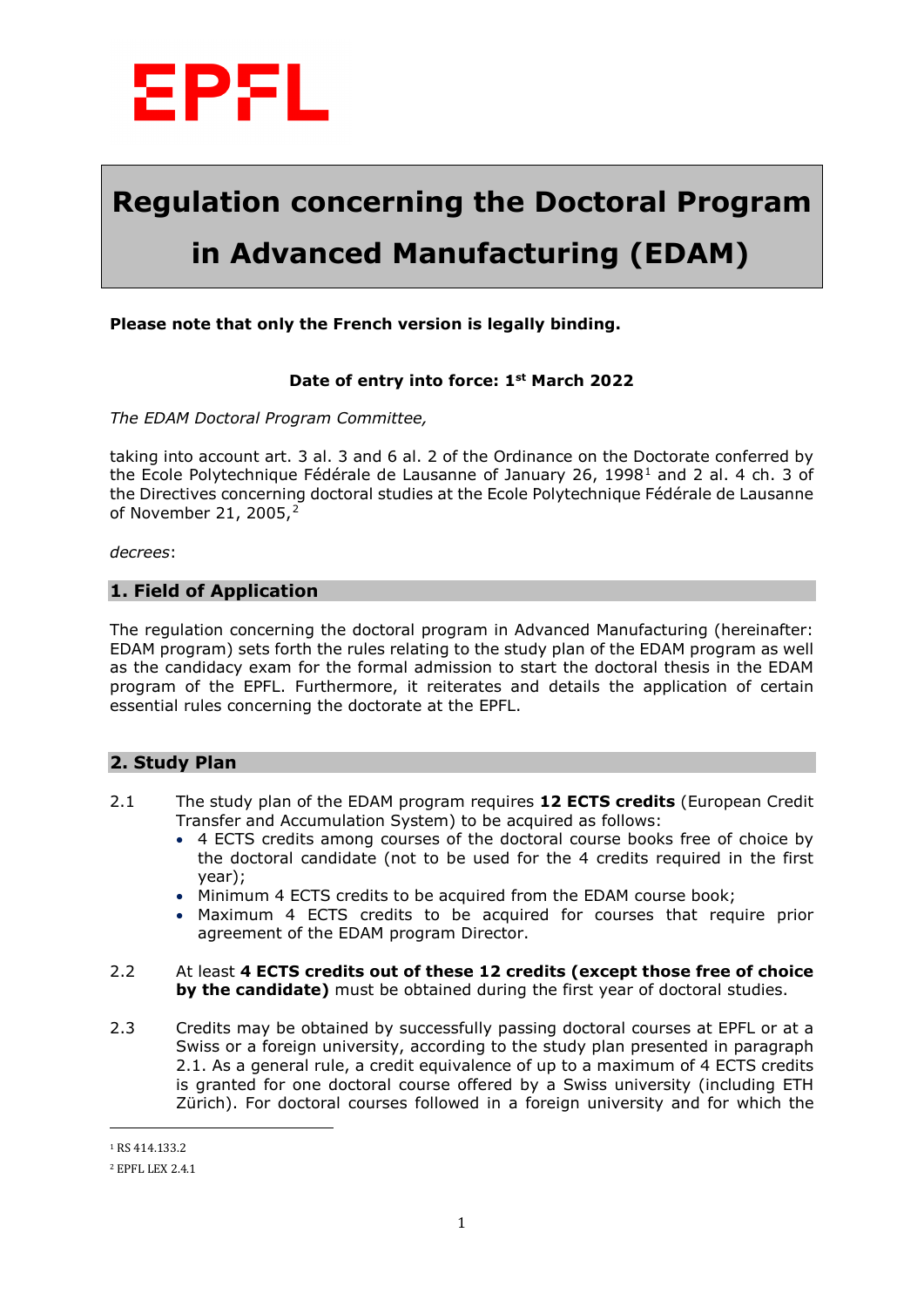mandatory approval of EDAM's program Director in accordance with the terms established by the EDAM program is required, the credit equivalence is determined on a case-by-case basis. Any courses **not** listed as EPFL doctoral course (e.g., **Master's courses or summer schools**) have to be approved by the EDAM program Director.

### **3. Candidacy Exam**

- 3.1 To be formally admitted to start a doctoral thesis at the EPFL, the doctoral candidate must successfully pass the candidacy exam at the end of the  $1<sup>st</sup>$  year of doctoral studies (art. 6 and 8 al. 1 let. a of the Ordinance on the Doctorate and art. 8 al. 1 and 2 of the Directives concerning doctoral studies at the EPFL). The candidacy exam consists in an oral presentation of maximum 25 minutes by the candidate about his·her research proposal. It is followed by questions from the jury. The candidate must demonstrate the originality of the thesis subject, the objectives and methods envisaged, as well as the hypothesis and related scientific arguments. It should include the general context of the thesis subject, state of the art of research in the area, position of the doctoral candidate's work within the research area, plan and methodology for the research project, as well as the timeframe for its completion.
- 3.2 The jury of the candidacy exam is composed of the thesis Director, the thesis co-Director (if applicable), one expert (not involved in the project, MER or other professor authorized to fulfil the function of thesis Director at EPFL and approved by the EDAM program Director), as well as a member of the EDAM Program Committee who chairs the jury with the approval of the EDAM program Director. Another expert can be part of the jury if requested by the candidate and his·her thesis Director.
- 3.3 After jury deliberations, the jury President verbally informs the candidate of the result of the candidacy exam. Possible jury recommendations are communicated in writing thereafter. The candidate then receives from EPFL a decision to formally admit or refuse the start of a doctoral thesis (art. 8 al. 2 of the Ordinance on the Doctorate).

# **4. Annual Report**

During the thesis work, the doctoral candidate has the obligation to submit an annual progress report each year. The candidate submits a summary of the work progress, as well as a point-by-point self-evaluation. In parallel, the thesis Director (and co-Director when applicable) complete an analogous assessment of the work progress. After a joint discussion the report is cosigned by the candidate and the thesis Director (and co-Director when applicable). The candidate then also discusses the progress and wider context with the mentor and they confirm to have met in the annual report, without reporting the content of the discussion which is confidential. Finally, the program Director will add his·her signature to the report. The candidate ensures that the above process is finalized within one month (art. 10 al. 3 and al. 4 of the Ordinance on the Doctorate at the EPFL).

## **5. Mentoring**

5.1 Within 3 months after enrolment, the doctoral program assigns a mentor from its pool to each doctoral candidate. The candidates may change mentor with the agreement of the program Director. The mentor remains anonymous with respect